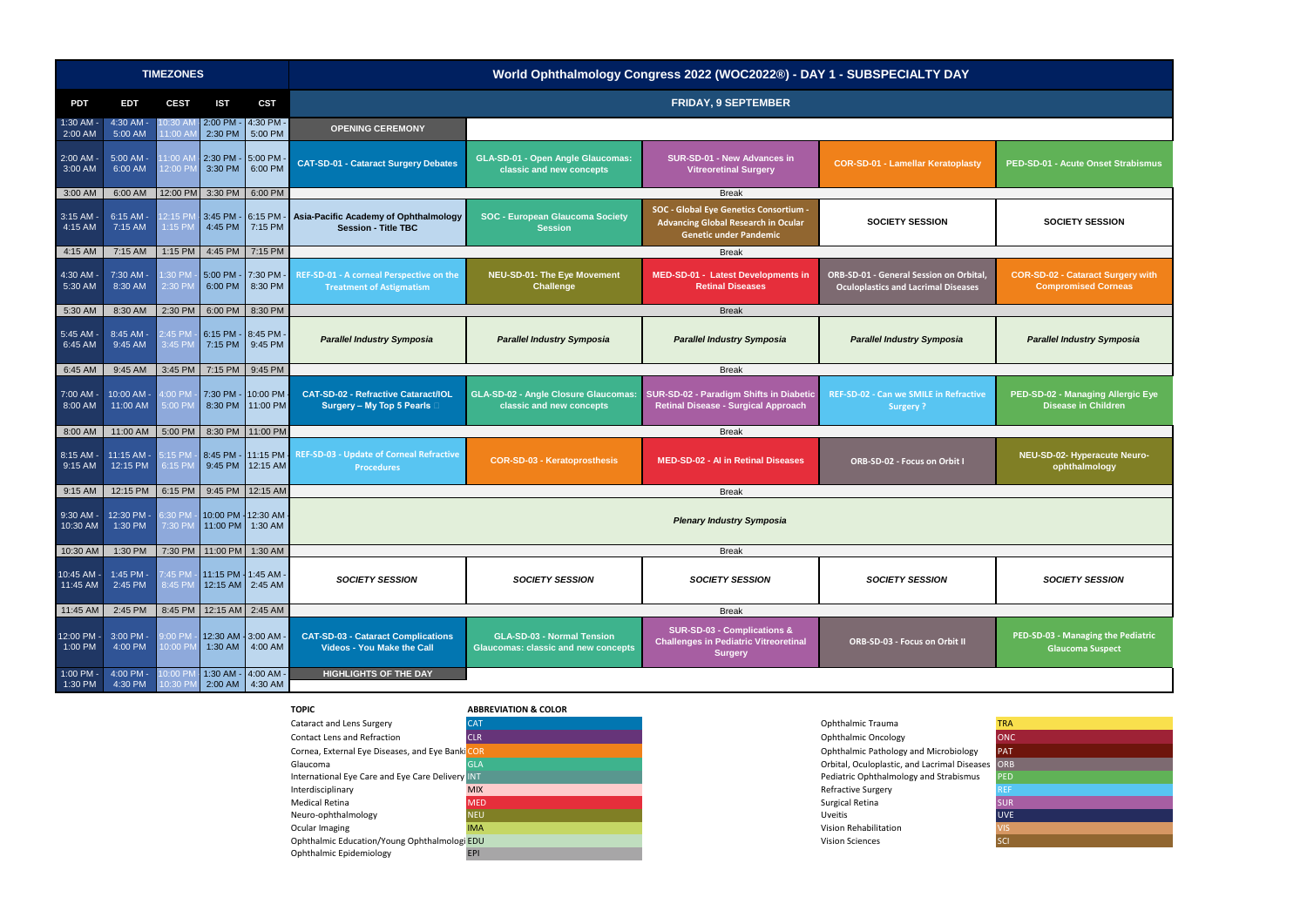

|                          |                              | <b>TIMEZONES</b>      |                                |                          |                                                                                                                                                                  |                                                                                                                                                                 | World Ophthalmology Congress 2022 (WOC2022®) - DAY 2                                                                                  |                                                                                                                                 |  |
|--------------------------|------------------------------|-----------------------|--------------------------------|--------------------------|------------------------------------------------------------------------------------------------------------------------------------------------------------------|-----------------------------------------------------------------------------------------------------------------------------------------------------------------|---------------------------------------------------------------------------------------------------------------------------------------|---------------------------------------------------------------------------------------------------------------------------------|--|
| <b>PDT</b>               | <b>EDT</b>                   | <b>CEST</b>           | <b>IST</b>                     | <b>CST</b>               |                                                                                                                                                                  |                                                                                                                                                                 | <b>SATURDAY, 10 SEPTEMBER</b>                                                                                                         |                                                                                                                                 |  |
| 1:30 AM<br>2:00 AM       | 4:30 AM<br>5:00 AM           | 10:30 AM<br>11:00 AN  | 2:00 PM<br>2:30 PM             | 4:30 PM<br>5:00 PM       | <b>APAO AWARD LECTURE 1</b>                                                                                                                                      |                                                                                                                                                                 |                                                                                                                                       |                                                                                                                                 |  |
| 2:00 AM<br>3:00 AM       | $5:00$ AM $\cdot$<br>6:00 AM | 11:00 AM<br>12:00 PM  | $2:30$ PM -<br>3:30 PM         | 5:00 PM<br>6:00 PM       | SOC - Asia-Pacific Strabismus and<br><b>Pediatric Ophthalmology Society -</b><br>What's new in Paediatric Ophthalmology<br>and Strabismus?                       | SOC - The Royal Australian and New Zealand<br><b>College of Ophthalmologists (RANZCO) -</b><br><b>Changing Ophthalmology for a Sustainable</b><br><b>Future</b> | <b>SOC - Singapore Society of</b><br><b>Ophthalmology - New Horizons in Ocular</b><br>Imaging                                         | <b>SOC - The Ophthalmological Society of</b><br><b>Taiwan - Current Status of Inherited</b><br><b>Retinal Disease in Taiwan</b> |  |
| 3:00 AM                  | 6:00 AM                      | 12:00 PM              | 3:30 PM                        | 6:00 PM                  |                                                                                                                                                                  |                                                                                                                                                                 | <b>Break</b>                                                                                                                          |                                                                                                                                 |  |
| $3:15$ AM<br>4:15 AM     | 6:15 AM<br>7:15 AM           | 12:15 PM<br>1:15 PM   | $3:45$ PM -<br>4:45 PM         | 6:15 PM<br>7:15 PM       | <b>MED-S1 - Retinal Vein Occlusion -</b><br><b>Instruction Course</b>                                                                                            | <b>GLA-S1 - Lessons from Big Glaucoma</b><br><b>Studies</b>                                                                                                     | <b>ONC-S1 - Retinoblastoma</b>                                                                                                        | <b>UVE-S1 - Infectious Uveitis: Tips in</b><br>diagnosis and management                                                         |  |
| 4:15 AM                  | 7:15 AM                      | 1:15 PM               | 4:45 PM                        | 7:15 PM                  |                                                                                                                                                                  |                                                                                                                                                                 | <b>Break</b>                                                                                                                          |                                                                                                                                 |  |
| $4:30$ AM<br>5:30 AM     | 7:30 AM<br>8:30 AM           | $1:30$ PM<br>2:30 PM  | 5:00 PM<br>6:00 PM             | 7:30 PM<br>8:30 PM       | <b>MED-FP-1 - Medical Retina Free Papers I</b>                                                                                                                   | NEU-FP - Neuro-ophthalmology Free<br><b>Papers</b>                                                                                                              | <b>TRA-FP - Ophthalmic Trauma Free</b><br><b>Papers</b>                                                                               | PED-FP - Pediatric Ophthalmology &<br><b>Strabismus Free Papers</b>                                                             |  |
| 5:30 AM                  | 8:30 AM                      | 2:30 PM               | $6:00$ PM                      | 8:30 PM                  |                                                                                                                                                                  |                                                                                                                                                                 | <b>Break</b>                                                                                                                          |                                                                                                                                 |  |
| $5:45$ AM<br>6:45 AM     | 8:45 AM<br>9:45 AM           | 2:45 PM<br>3:45 PM    | 6:15 PM<br>7:15 PM             | 8:45 PM<br>9:45 PM       | TRAU-S1 - Ophthalmic Trauma - Public<br><b>Health &amp; Global Perspectives</b>                                                                                  | <b>NEU-S1 - Paediatric Neuro-</b><br>ophthalmology                                                                                                              | <b>EPI-S1 - Ophthalmic Epidemiology</b>                                                                                               | <b>PED-S1 - Tele-ROP and Remote ROP</b><br><b>Evaluation</b>                                                                    |  |
| 6:45 AM                  | 9:45 AM                      | 3:45 PM               | 7:15 PM                        | 9:45 PM                  |                                                                                                                                                                  |                                                                                                                                                                 | <b>Break</b>                                                                                                                          |                                                                                                                                 |  |
| 7:00 AM<br>8:00 AM       | 10:00 AM -<br>11:00 AM       | 4:00 PM<br>5:00 PM    | 7:30 PM -<br>8:30 PM           | 10:00 PM<br>11:00 PM     |                                                                                                                                                                  | <b>Plenary Industry Symposia</b>                                                                                                                                |                                                                                                                                       |                                                                                                                                 |  |
| 8:00 AM                  | 11:00 AM                     | 5:00 PM               | 8:30 PM                        | 11:00 PM                 |                                                                                                                                                                  |                                                                                                                                                                 | <b>Break</b>                                                                                                                          |                                                                                                                                 |  |
| 8:15 AM<br>9:15 AM       | 11:15 AM -<br>12:15 PM       | 5:15 PM<br>6:15 PM    | 8:45 PM<br>9:45 PM             | 11:15 PM<br>12:15 AM     | <b>GLA-S2 - Surgical Treatment of</b><br>glaucoma: Current and future                                                                                            | CLR-S1 - Contact Lenses - the Past, the<br><b>Present and the Future</b>                                                                                        | EDU-S1 - Leadership Development for<br><b>Young Ophthalmologist</b>                                                                   | <b>ORB-S1 - Reconstruction</b>                                                                                                  |  |
| 9:15 AM                  | 12:15 PM                     | 6:15 PM               | 9:45 PM                        | 12:15 AM                 |                                                                                                                                                                  |                                                                                                                                                                 | <b>Break</b>                                                                                                                          |                                                                                                                                 |  |
| $9:30$ AM<br>10:30 AM    | 12:30 PM -<br>1:30 PM        | 6:30 PM<br>7:30 PM    | 10:00 PM<br>11:00 PM           | 12:30 AM<br>1:30 AM      | <b>CAT-S1 - Refractive IOL Updates</b>                                                                                                                           | <b>IMA-S1 - Ocular Imaging</b>                                                                                                                                  | <b>SUR-S1 - Surgical Controversies in</b><br><b>Vitreo-retinal Surgery: The Debate</b>                                                | <b>UVE-S2 - Imaging in Uveitis</b>                                                                                              |  |
|                          | 10:30 AM 1:30 PM             |                       |                                | 7:30 PM 11:00 PM 1:30 AM |                                                                                                                                                                  |                                                                                                                                                                 | <b>Break</b>                                                                                                                          |                                                                                                                                 |  |
| $10:45$ AM -<br>11:45 AM | 1:45 PM<br>2:45 PM           | 7:45 PM<br>8:45 PM    | 11:15 PM - 1:45 AM<br>12:15 AM | 2:45 AM                  | <b>Parallel Industry Symposia</b>                                                                                                                                | <b>Parallel Industry Symposia</b>                                                                                                                               | <b>Parallel Industry Symposia</b>                                                                                                     | <b>Parallel Industry Symposia</b>                                                                                               |  |
| 11:45 AM                 | 2:45 PM                      | 8:45 PM               | 12:15 AM                       | 2:45 AM                  |                                                                                                                                                                  |                                                                                                                                                                 | <b>Break</b>                                                                                                                          |                                                                                                                                 |  |
| 12:00 PM -<br>1:00 PM    | 3:00 PM -<br>4:00 PM         | $9:00$ PM<br>10:00 PM | 12:30 AM 3:00 AM<br>1:30 AM    | 4:00 AM                  | <b>SOC - Argentine Society of</b><br><b>Ophthalmology - Challenging cases in</b><br><b>Cataract Surgery. New Techniques and</b><br><b>Possible Complications</b> | SOC - Women in Ophthalmology - In<br><b>Pursuit of Equity in Global Eye Care</b>                                                                                | SOC - IJCAHPO - Successful Models for<br><b>Training the Eye Care Team to Build</b><br><b>Human Capacity and Improve Patient Care</b> | <b>SOCIETY SESSION</b>                                                                                                          |  |
| 1:00 PM -<br>1:30 PM     | 4:00 PM -<br>4:30 PM         | 10:00 PM<br>10:30 PM  | 1:30 AM<br>2:00 AM             | 4:00 AM<br>4:30 AM       | <b>HIGHLIGHTS OF THE DAY</b>                                                                                                                                     |                                                                                                                                                                 |                                                                                                                                       |                                                                                                                                 |  |





|    | <b>TRA</b> |
|----|------------|
|    | <b>ONC</b> |
|    | <b>PAT</b> |
| ŀ. | <b>ORB</b> |
|    | <b>PED</b> |
|    | <b>REF</b> |
|    | <b>SUR</b> |
|    | <b>UVE</b> |
|    | <b>VIS</b> |
|    | SCI        |
|    |            |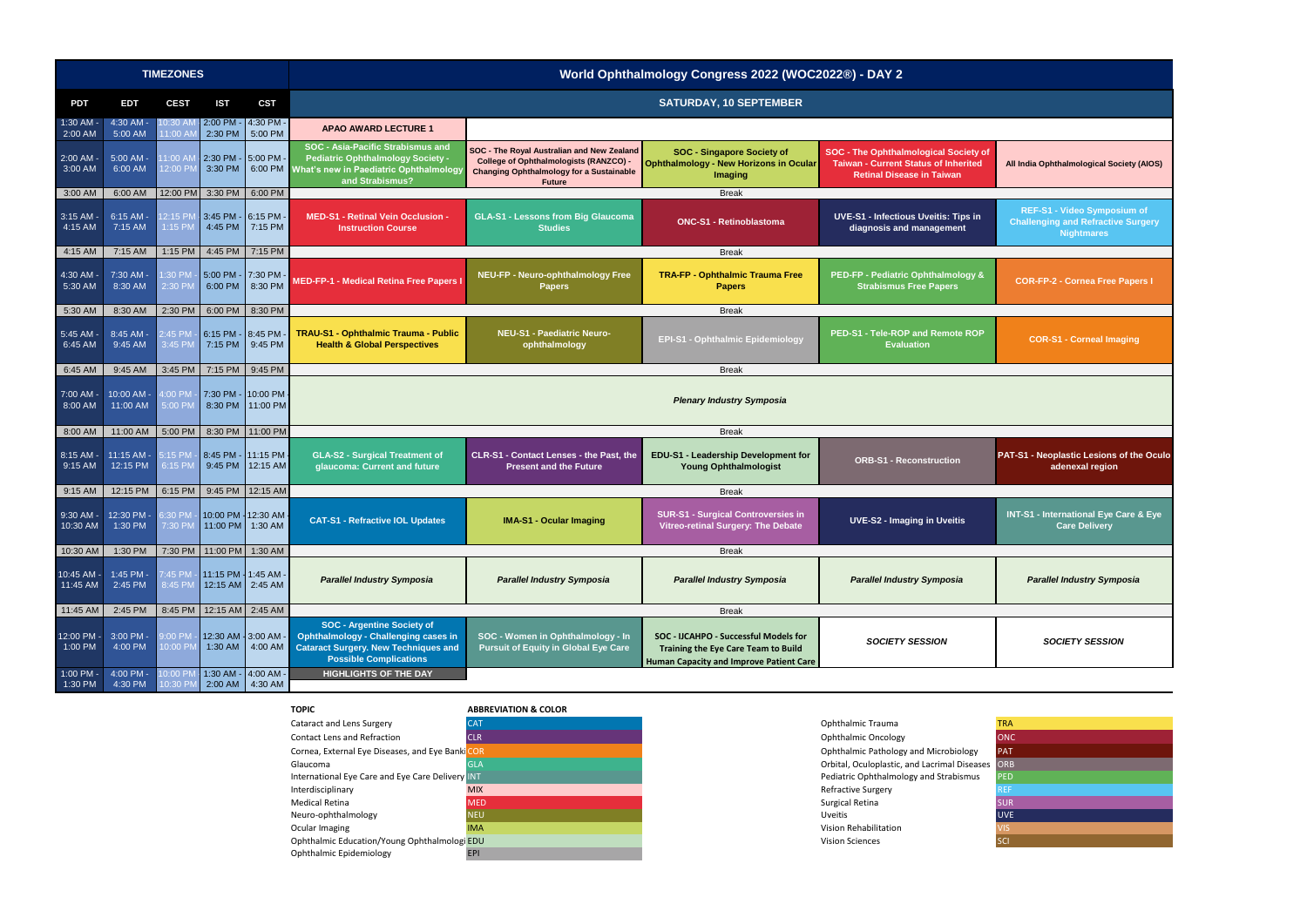

|                              |                              | <b>TIMEZONES</b>              |                    |                                                | World Ophthalmology Congress 2022 (WOC2022®) - DAY 3                                                 |                                                                                                                                                           |                                                                                                                                                       |                                                                                                       |                                                                                                                                                               |
|------------------------------|------------------------------|-------------------------------|--------------------|------------------------------------------------|------------------------------------------------------------------------------------------------------|-----------------------------------------------------------------------------------------------------------------------------------------------------------|-------------------------------------------------------------------------------------------------------------------------------------------------------|-------------------------------------------------------------------------------------------------------|---------------------------------------------------------------------------------------------------------------------------------------------------------------|
| <b>PDT</b>                   | <b>EDT</b>                   | <b>CEST</b>                   | <b>IST</b>         | <b>CST</b>                                     |                                                                                                      | <b>SUNDAY, 11 SEPTEMBER</b>                                                                                                                               |                                                                                                                                                       |                                                                                                       |                                                                                                                                                               |
| $1:30$ AM<br>$2:00$ AM       | 4:30 AM -<br>5:00 AM         | $0:30$ AI<br>1:00A            | 2:00 PM<br>2:30 PM | 4:30 PM -<br>5:00 PM                           | <b>APAO AWARD LECTURE 2</b>                                                                          |                                                                                                                                                           |                                                                                                                                                       |                                                                                                       |                                                                                                                                                               |
| $2:00$ AM $\cdot$<br>3:00 AM | $5:00$ AM $\cdot$<br>6:00 AM | 1:00 AM<br>12:00 PM           | 2:30 PM<br>3:30 PM | $-$ 5:00 PM<br>6:00 PM                         | <b>TRAU-S2 - Anterior Segment Trauma</b><br><b>Session</b>                                           | <b>CLR-S2 - Myopia Management</b>                                                                                                                         | <b>IMA-S2 - Ocular Imaging</b>                                                                                                                        | <b>SUR-S2 - Novel Techniques in Macular</b><br><b>Surgery</b>                                         | INT-S2 - International Eye Care & Eye<br><b>Care Delivery</b>                                                                                                 |
| 3:00 AM                      | 6:00 AM                      | 12:00 PM                      | 3:30 PM            | 6:00 PM                                        |                                                                                                      |                                                                                                                                                           | <b>Break</b>                                                                                                                                          |                                                                                                       |                                                                                                                                                               |
| $3:15$ AM<br>4:15 AM         | 6:15 AM -<br>7:15 AM         | 12:15 PN<br>1:15 PM           | 4:45 PM            | 7:15 PM                                        | 3:45 PM - 6:15 PM - SOC - International Uveitis Study Group -<br><b>Update on Imaging in Uveitis</b> | <b>SOC - International Medical Contact Lens</b><br><b>Council</b><br><b>Sessions - Pearls of Medical Contactology by</b><br><b>IMCLC Global Community</b> | <b>SOC - European Paediatric</b><br><b>Ophthalmological Society - Surgical</b><br><b>Innovations in Pediatric Cataract and</b><br><b>Lens Surgery</b> | <b>SOC - South-East European</b><br><b>Ophthalmological Society symposium</b>                         | <b>SOC</b> - International Society of Oculoplasti<br><b>Plastic and Reconstructive Surgery</b><br>(ISOPRS) - Pediatric Oculoplasty - Newe<br><b>Frontiers</b> |
| 4:15 AM                      | 7:15 AM                      | 1:15 PM                       | 4:45 PM            | 7:15 PM                                        |                                                                                                      |                                                                                                                                                           | <b>Break</b>                                                                                                                                          |                                                                                                       |                                                                                                                                                               |
| $4:30$ AM<br>$5:30$ AM       | 7:30 AM -<br>8:30 AM         | 1:30 PM<br>2:30 PM            | 6:00 PM            | 5:00 PM - 7:30 PM -<br>8:30 PM                 | <b>MED-S2 - Choroid</b>                                                                              | <b>CAT-S2 - PC-IOL Fixation with deficient</b><br>capsular support                                                                                        | <b>PED-S2 - Pediatric Cataract Techniques</b>                                                                                                         | VIS-S1 - Early Assessment, Intervention<br>and Education for Children with Low<br><b>Vision</b>       | EPI-S2 - Ophthalmic Epidemiology                                                                                                                              |
| 5:30 AM                      | 8:30 AM                      | 2:30 PM                       | 6:00 PM            | 8:30 PM                                        |                                                                                                      |                                                                                                                                                           | <b>Break</b>                                                                                                                                          |                                                                                                       |                                                                                                                                                               |
| 5:45 AM $\cdot$<br>6:45 AM   | 8:45 AM -<br>9:45 AM         | 2:45 PM<br>3:45 PM            | 6:15 PM<br>7:15 PM | 9:45 PM                                        | 8:45 PM - GLA-S3 - Update on glaucoma diagnosis<br>in practice                                       | <b>UVE-S3 - Big Data in Uveitis</b>                                                                                                                       | <b>ONC-S2 - Uveal Melanoma: Evolving</b><br><b>Concepts in Management</b>                                                                             | TRAU-S3 - Injuries beyond the globe -<br><b>Ocular Adnexal &amp; Neuroophthalmic</b><br><b>Trauma</b> | <b>EDU-S2 - Training And Teaching Skills</b>                                                                                                                  |
| 6:45 AM                      | 9:45 AM                      | 3:45 PM                       | 7:15 PM            | 9:45 PM                                        |                                                                                                      |                                                                                                                                                           | <b>Break</b>                                                                                                                                          |                                                                                                       |                                                                                                                                                               |
| $7:00$ AM $\cdot$<br>8:00 AM | 10:00 AM<br>11:00 AM         | 4:00 PM<br>5:00 PM            |                    | 7:30 PM - 10:00 PM<br>8:30 PM 11:00 PM         | <b>GLA-FP - Glaucoma Free Papers</b>                                                                 | <b>REF-FP - Refractive Surgery Free Papers</b>                                                                                                            | <b>SUR-FP - Surgical Retina Free Papers</b>                                                                                                           | <b>COR-FP-2 - Cornea Free Papers II</b>                                                               | <b>EDU-FP - Ophthalmic Education Free</b><br><b>Papers</b>                                                                                                    |
| 8:00 AM                      | 11:00 AM                     | 5:00 PM                       | 8:30 PM            | 11:00 PM                                       |                                                                                                      |                                                                                                                                                           | <b>Break</b>                                                                                                                                          |                                                                                                       |                                                                                                                                                               |
| 8:15 AM -<br>9:15 AM         | 11:15 AM<br>12:15 PM         | :15 P <sub>N</sub><br>6:15 PM | 9:45 PM            | 8:45 PM - 11:15 PM<br>12:15 AM                 | <b>TRAU-S4 - Challenging &amp; Revision</b><br><b>Surgery in Ocular &amp; Adnexal Trauma</b>         | NEU-S2 - Landmark Studies in neuro-<br>ophthalmology                                                                                                      | SUR-S3 - Update in the Management of<br><b>Posterior Segment Trauma</b>                                                                               | <b>COR-S2 - Ocular surface disease</b>                                                                | INT-S3 - International Eye Care & Eye<br><b>Care Delivery</b>                                                                                                 |
| $9:15$ AM                    | 12:15 PM                     | 6:15 PM                       | 9:45 PM            | 12:15 AM                                       |                                                                                                      |                                                                                                                                                           | <b>Break</b>                                                                                                                                          |                                                                                                       |                                                                                                                                                               |
| $9:30$ AM -<br>10:30 AM      | 12:30 PM<br>1:30 PM          | 3:30 PM<br>7:30 PM            | 11:00 PM           | 10:00 PM 12:30 AM<br>$1:30$ AM                 | <b>Parallel Industry Symposia</b>                                                                    | <b>Parallel Industry Symposia</b>                                                                                                                         | <b>Parallel Industry Symposia</b>                                                                                                                     | <b>Parallel Industry Symposia</b>                                                                     | <b>Parallel Industry Symposia</b>                                                                                                                             |
| 10:30 AM                     | 1:30 PM                      |                               |                    | 7:30 PM 11:00 PM 1:30 AM                       |                                                                                                      |                                                                                                                                                           | <b>Break</b>                                                                                                                                          |                                                                                                       |                                                                                                                                                               |
| 10:45 AM -<br>11:45 AM       | $1:45$ PM -<br>2:45 PM       | 7:45 PM<br>8:45 PM            |                    | 11:15 PM   1:45 AM -<br>$12:15$ AM 2:45 AM     | <b>SOC - Puerto Rico Society of</b><br><b>Ophthalmology - Retina Cases</b>                           | <b>SOC - Argentinian Council of</b><br><b>Ophthalmology - To Each Their Own:</b><br><b>Subspeciality's Cases Serie</b>                                    | <b>SOC - South-East European</b><br><b>Ophthalmological Society symposium</b>                                                                         | <b>SOCIETY SESSION</b>                                                                                | <b>SOCIETY SESSION</b>                                                                                                                                        |
| 11:45 AM                     | 2:45 PM                      | 8:45 PM                       |                    | 12:15 AM 2:45 AM                               |                                                                                                      |                                                                                                                                                           | <b>Break</b>                                                                                                                                          |                                                                                                       |                                                                                                                                                               |
| 12:00 PM -<br>1:00 PM        | 3:00 PM -<br>4:00 PM         | 9:00 PM<br>10:00 PM           |                    | 12:30 AM - 3:00 AM -<br>1:30 AM $\mid$ 4:00 AM | <b>MED-S3 - Systemic Medications and</b><br><b>Retinal Toxicity - Instructional Course</b>           | <b>CAT-S3 - Complex Cataract Cases</b>                                                                                                                    | <b>ORB-S2 - General session: Lacrimal and</b><br><b>Oncology</b>                                                                                      | PED-S3 - Pediatric Corneal Disease                                                                    | <b>REF-S2 - Controversies in Refractive</b><br><b>Surgery</b>                                                                                                 |
| $1:00$ PM -<br>1:30 PM       | 4:00 PM -<br>4:30 PM         | 10:00 PM<br>10:30 PM          |                    | $1:30$ AM - 4:00 AM -<br>2:00 AM 4:30 AM       | <b>HIGHLIGHTS OF THE DAY</b>                                                                         |                                                                                                                                                           |                                                                                                                                                       |                                                                                                       |                                                                                                                                                               |

| 2®) - DAY 3                                                                                        |                                                                                                                                                           |
|----------------------------------------------------------------------------------------------------|-----------------------------------------------------------------------------------------------------------------------------------------------------------|
|                                                                                                    |                                                                                                                                                           |
|                                                                                                    |                                                                                                                                                           |
| R-S2 - Novel Techniques in Macular<br><b>Surgery</b>                                               | <b>INT-S2 - International Eye Care &amp; Eye</b><br><b>Care Delivery</b>                                                                                  |
| <b>SOC - South-East European</b><br>hthalmological Society symposium                               | SOC - International Society of Oculoplastic,<br><b>Plastic and Reconstructive Surgery</b><br>(ISOPRS) - Pediatric Oculoplasty - Newer<br><b>Frontiers</b> |
| -S1 - Early Assessment, Intervention<br><b>d Education for Children with Low</b><br><b>Vision</b>  | <b>EPI-S2 - Ophthalmic Epidemiology</b>                                                                                                                   |
| AU-S3 - Injuries beyond the globe -<br><b>Cular Adnexal &amp; Neuroophthalmic</b><br><b>Trauma</b> | <b>EDU-S2 - Training And Teaching Skills</b>                                                                                                              |
| <b>COR-FP-2 - Cornea Free Papers II</b>                                                            | <b>EDU-FP - Ophthalmic Education Free</b><br><b>Papers</b>                                                                                                |
| <b>COR-S2 - Ocular surface disease</b>                                                             | <b>INT-S3 - International Eye Care &amp; Eye</b><br><b>Care Delivery</b>                                                                                  |
| <b>Parallel Industry Symposia</b>                                                                  | <b>Parallel Industry Symposia</b>                                                                                                                         |
| <b>SOCIETY SESSION</b>                                                                             | <b>SOCIETY SESSION</b>                                                                                                                                    |
| <b>ED-S3 - Pediatric Corneal Disease</b>                                                           | <b>REF-S2 - Controversies in Refractive</b><br><b>Surgery</b>                                                                                             |
|                                                                                                    |                                                                                                                                                           |
| thalmic Trauma<br>thalmic Oncology<br>thalmic Pathology and Microbiology                           | <b>TRA</b><br><b>ONC</b><br><b>PAT</b>                                                                                                                    |